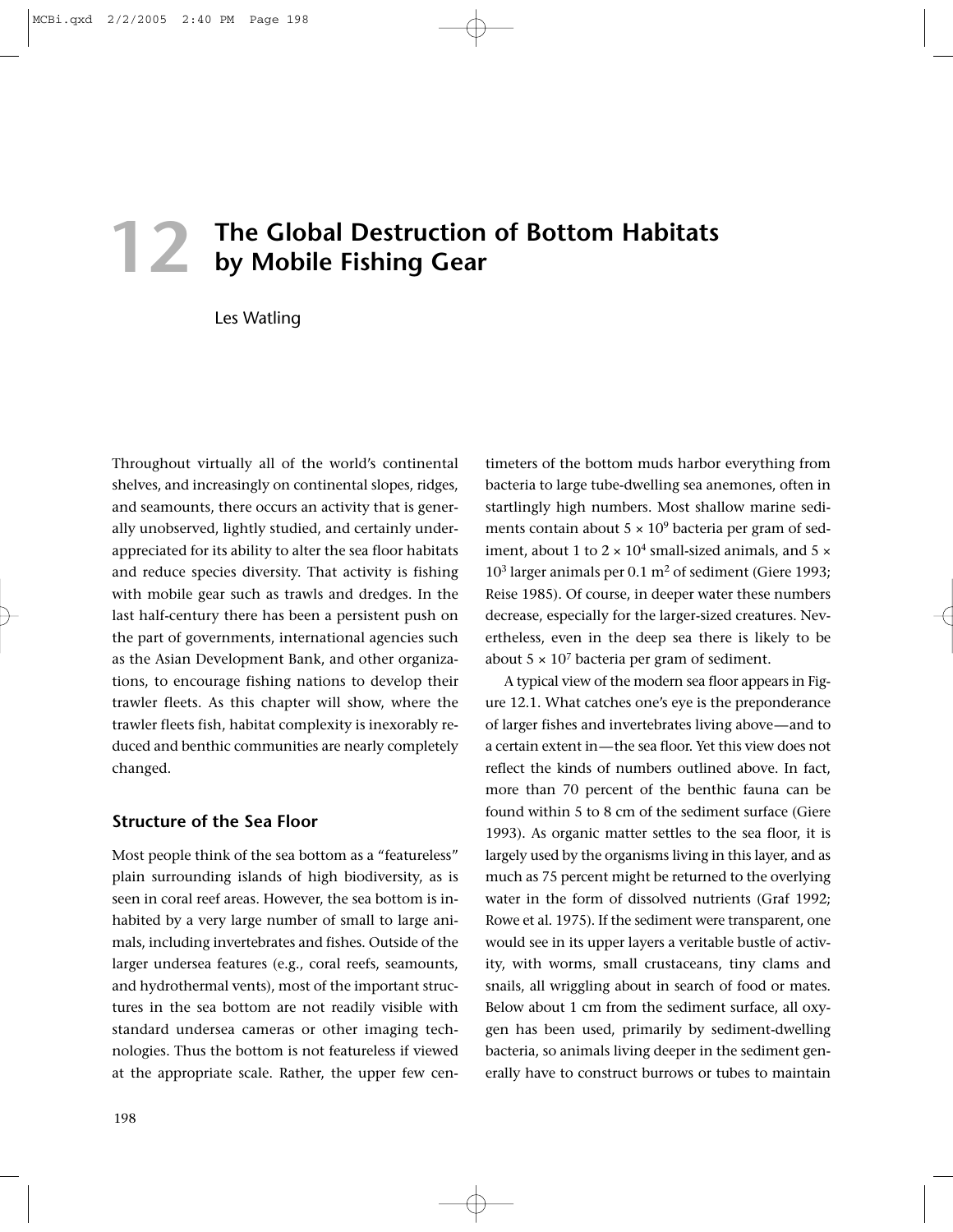

FIGURE 12.1. Three-dimensional view of the shallow seafloor in the North Atlantic Ocean. Noticeable are the large invertebrates (lobsters) and vertebrates (fishes). This illustration was made to show what portion of the marine biota would fossilize, but it also reflects what most people know about marine biodiversity—missing are the myriad smaller life forms that account for most of the life in the sea (from McKerrow 1978).

some contact with the overlying oxygenated water (e.g., Kristensen 2000; Reise 1985). Even so, by 5 centimeters' depth into the sediment the only animals to be found have much larger bodies and construct larger burrows. It is the entrances to these larger subterranean structures that are often seen in bottom photographs, yet these bigger species represent only a small fraction of the living beings inhabiting the seafloor.

Of course, there are dazzling exceptions to this picture of the flat bottom. Throughout the world there are reefs built by corals, rocky chimneys made of minerals deposited by hydrothermal vents, ancient volcanic seamounts, and, at higher latitudes, large boulder and gravel deposits left by glaciers. All of these areas harbor large organisms that are easily photographed and quite photogenic. Many of the large animals present in these biotopes are long-lived (for example, Druffel et al. 1995 found a colonial anemone living at 600 m in the Florida Straits to be 1,800 years

old, and other cold water corals are usually more than 200 years old) and their bodies or the skeletal material they leave behind provide habitat for a vast number of smaller species. Off Norway and the Faroes, for example, more than 700 smaller species have been found living in the interstices of *Lophelia pertusa* (a cold water coral) reefs (Jensen and Fredericksen 1992).

### **Mobile Fishing Gear**

Two major classes of mobile fishing gear are commonly used today, trawls and dredges (Figure 12.2, from Sainsbury 1996). Trawls are large nets that are pulled over the bottom, whereas dredges are usually constructed of a heavy iron frame to which is fixed a chain-link bag.

There are several major trawl designs but the two most commonly used are the otter trawl and the beam trawl. The mouth of the otter trawl net consists of a footrope, which drags along the bottom, and a headrope bearing floats to keep it as high as possible in the water. The mouth is pulled open by large steel plates, called doors, which are designed to push laterally as they are hauled through the water, thus pulling the net mouth open. These doors can be many meters away from the actual mouth of the net, they are usually very heavy, and they almost always gouge large plow marks in the seafloor. The ropes that connect the doors to the net act as fences that help herd fish into the net. Otter trawls are generally used to catch fishes that feed on the bottom but swim some short distance up into the water, although they can also be used for strictly pelagic species. As the fisheries of smooth bottom areas of the continental shelves have been depleted, otter trawls have been modified, chiefly by adding larger rollers or discs to the footrope, so that the net can safely be pulled over areas with boulders as large as 1 m in diameter (see Figure 12.2).

Beam trawls are used primarily in flatfish fisheries. This type of trawl consists of a large, often very heavy, iron frame to which is attached a series of heavy chains and a long net for retaining the fish. The iron frame can be up to 18 m wide; it consists of two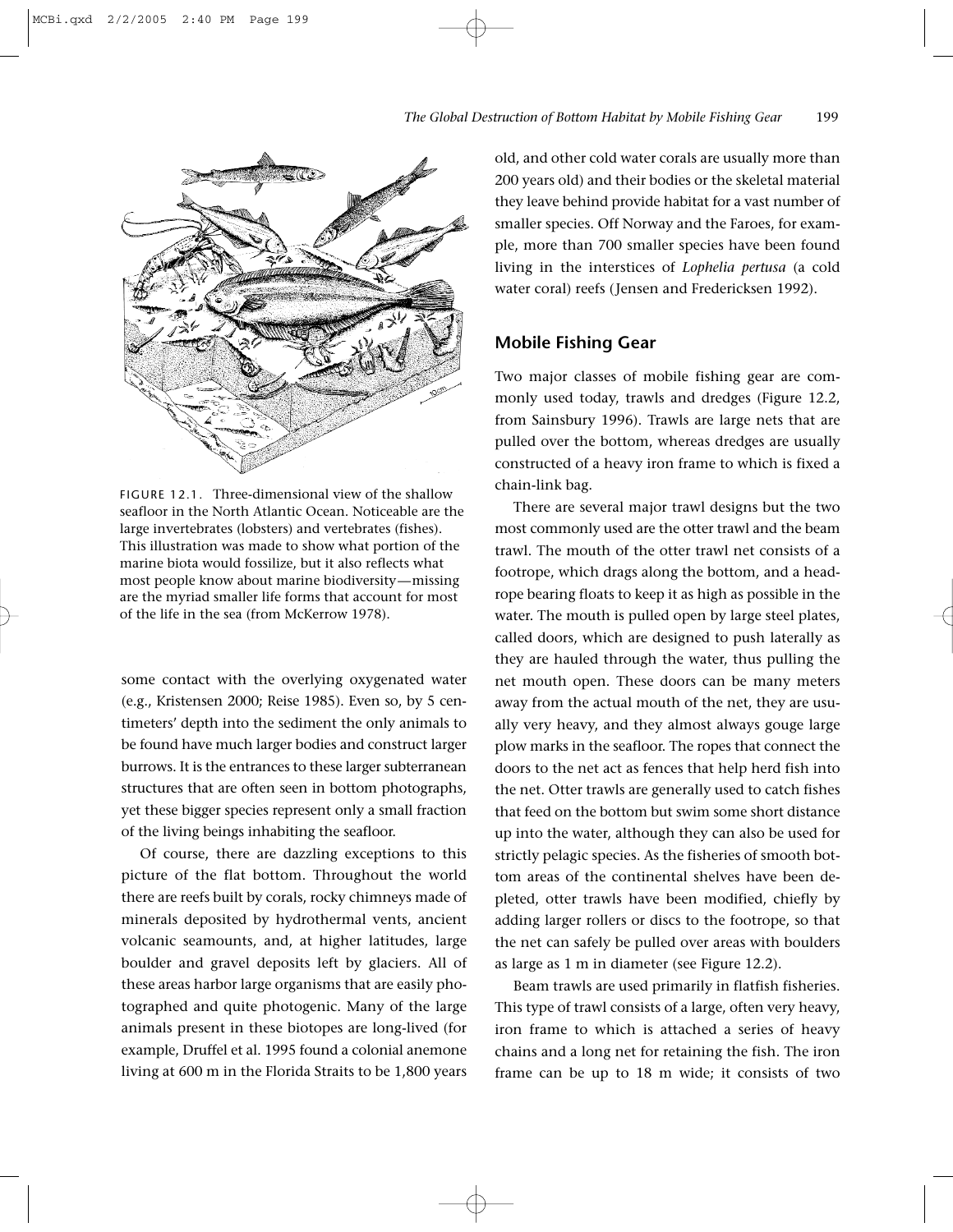

D-shaped end pieces joined across the top by a large bar that keeps the end pieces a fixed distance apart. To stir up the sediment-dwelling flatfishes, a large series of chains, sometimes in the form of a chain mat, is attached between the bottom of the end pieces and the beginning of the net. These chains can dig into the sediment as much as 8 cm during a single pass of the trawl (Lindeboom and de Groot 1998).

Scallop dredges are the heaviest type of gear used in any commercial fishery, at least in terms of weight per unit size. They consist of an iron frame with a large

FIGURE 12.2. Typical mobile fishing gear in use today. 12.2a: Otter trawl. 12.2b: Roller gear that can be fixed to the bottom (= foot) rope of an otter trawl allowing the gear to be used on bottoms with boulders or corals. 12.2c: Beam trawl. 12.2d: Scallop dredge. (All from Sainsbury 1996)

chain bag attached. In some areas the bottom front bar might also be equipped with several long, very heavy teeth. These dredges, sometimes called "drags," are built so ruggedly that they can be towed over almost any kind of bottom where scallops are likely to be found.

## **Modern Fishing Practices**

Those who drag gear across the bottom in their search for fish or shrimp usually do not target the bottom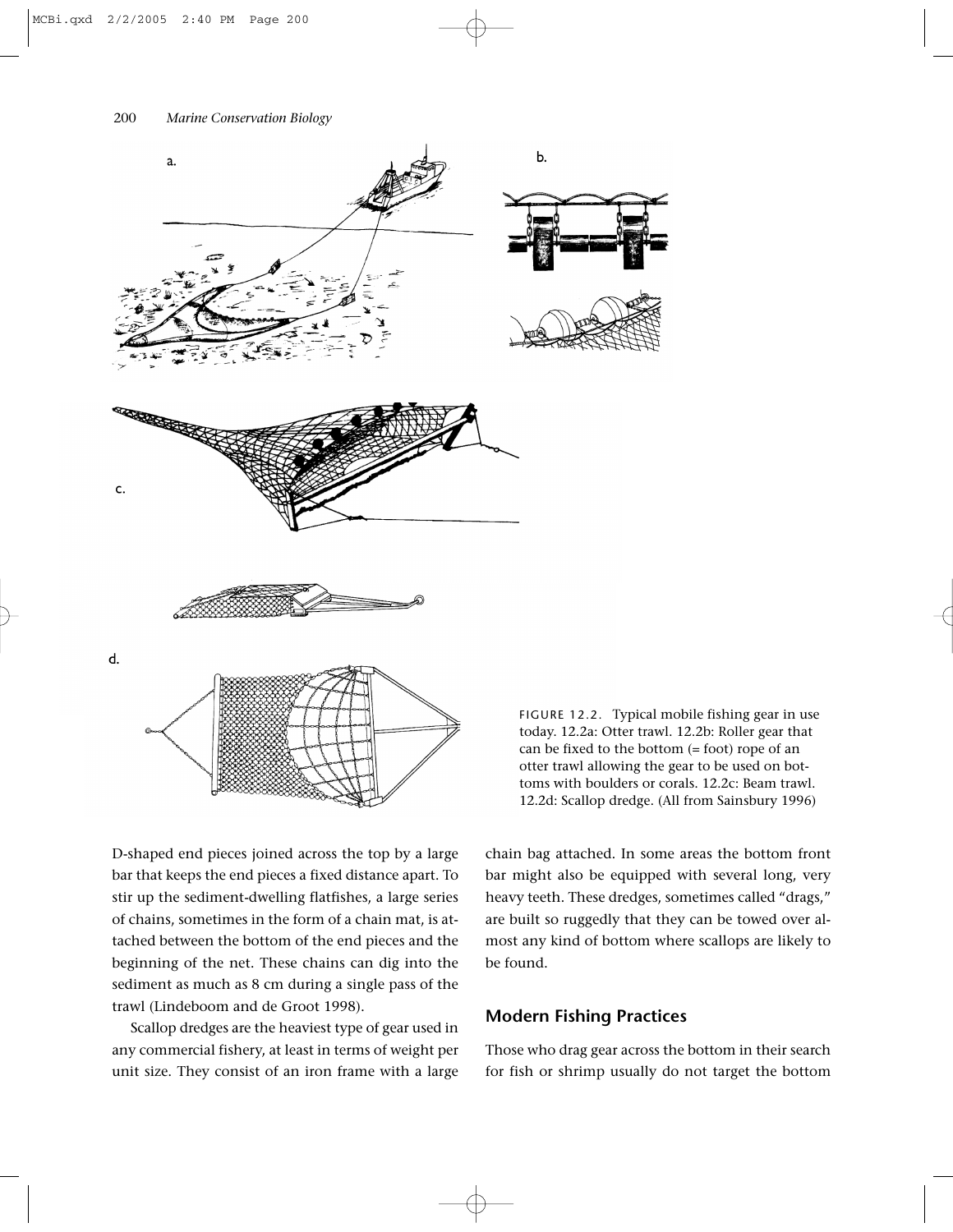

FIGURE 12.3. Map of North Sea showing spatial distribution of international otter and beam trawl fishing in the North Sea in 1995 (from Jennings et al. 1999). Each box is 0.5 degree latitude by 1 degree longitude and the gray level represents the total hours of fishing effort in each rectangle each year.

randomly. They generally bring years or generations of experience to bear on selecting areas to fish, unless, as in the case of the northwest shelf of Australia, the area is far from long-term habitation and has not been fished before. In most areas of the world that have been fished for a long time, there are preferred areas of bottom that are repeatedly fished. Thus some areas might be dragged over many times during the course of a fishing season and other areas can be disturbed only once or twice. Consequently, some areas of the sea floor will see very frequent disturbance whereas other, perhaps even adjacent, areas will be disturbed infrequently (Figure 12.3). The time between disturbance events is undoubtedly critical to the ability of the benthic organisms to repopulate or recolonize disturbed areas.

On a global basis there are few areas of the world's continental shelves that are not disturbed by mobile fishing gear (Figure 12.4, based on information published in United Nations Food and Agricultural Organization 1997). In the North Atlantic and North Pacific, the target species are primarily bottom-dwelling fishes, although there is usually a winter fishery for pandalid shrimps. Most of the warm temperate to tropical continental shelves of the world are heavily fished for penaeid shrimps. In the Southern Hemisphere, especially where waters are deep and cold, there is a newly developed fishery for deep-sea species living on and around seamounts (Koslow 1997; Koslow et al. 2001). Most recently, some governments, notably those of Britain, France, and Spain, have been subsidizing attempts to develop a fishery on the continental slopes down to depths as great as 1,800 m (Gordon 2001; Merritt and Haedrich 1997).

## **Impacts of Fishing Gear**

When mobile fishing gear is hauled over the sea floor, multiple impacts can occur depending on the composition of the substratum and gear used. If the bottom is dominated by boulders (up to 1 m in diameter) and gravel, then either rock-hopper gear or a scallop dredge is likely to be used. As rock-hopper gear is pulled over the bottom, it rolls and scrapes over the surface, sometimes riding up and over large boulders, but often catching on a boulder that is then pushed along the bottom until it in turn hits something and rolls. In all cases, the gear is very effective at removing larger organisms living in gravel and boulder bottoms, especially sponges and other erect forms. A recent study showed that even the smaller fauna of the boulders is lost in areas that are heavily trawled, with as much as 50 percent of the species missing (Pugh 1999). One group of organisms that seems to tolerate this level of disturbance reasonably well is the sea anemones, and indeed, one can see one or two sea anemones on the top of otherwise bare boulders in areas of heavy trawl use.

Scallop dredges are generally used in areas where the substratum is gravel, cobble, or sand, with only occasional large boulders present. Because of its weight, the dredge tends to plow a wide furrow in gravel or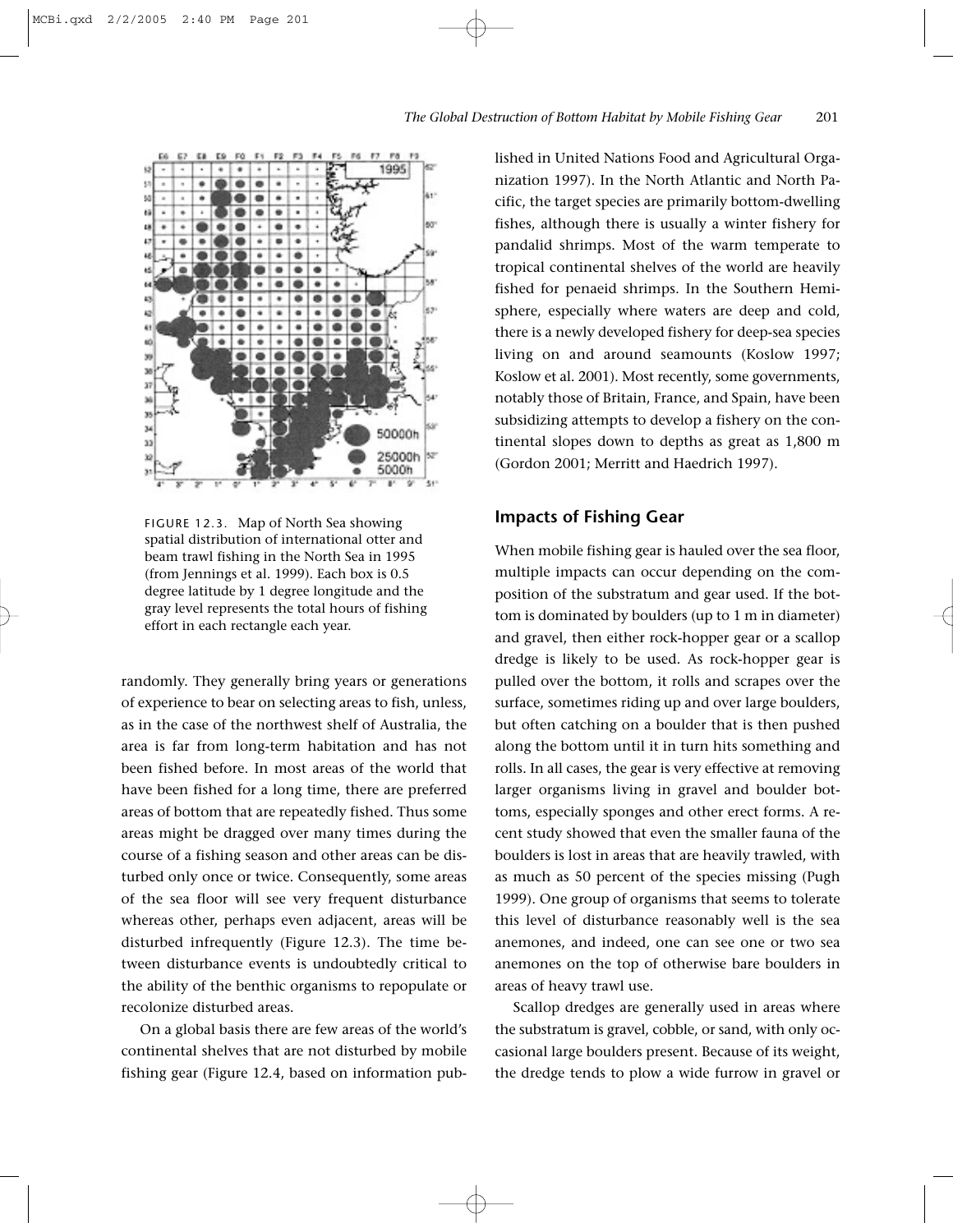

FIGURE 12.4. Trawling grounds of the world. Areas in gray are regions of the continental shelf subject to trawling for either fish or shrimp. Data from Food and Agricultural Organization (1997).

sandy substrates, or roughly scrapes over the surface in areas of smaller rocks. Larger organisms are always removed, and some smaller animals might be launched into the water and are either eaten by fish or carried away on the tide (e.g., Collie et al. 1997; Thrush et al., 1995). In a muddy sand area, Watling et al. (2001) noted that repeated passage of a scallop drag in one afternoon lowered the sediment surface by 4 cm and reduced its food quality. As a result, some marine invertebrates that were dependent upon this sediment for food avoided the dragged area for several months.

Otter trawls are the most common gear type used on muddy bottoms. The doors, which can weigh from one to several tons, tend to dig large furrows in the sea floor that are usually deep and wide enough to be visible in side-scan sonar images. The groundrope and the net create a zone of turbulence that resuspends great clouds of mud into the water (Churchill 1989). As has been noted already, in muddy bottoms most of the biodiversity exists within the upper 5 to 8 cm of the sediment. Consequently, as the bottom muds are thrown up into the water, so are many of the bottomdwelling creatures. In fact, Pilskaln et al. (1998) found several species of bottom-dwelling worms in sediment

traps located 25 m off the bottom. The disturbance of the sediment surface causes the loss of tubes and burrows made by deeper-dwelling bottom animals and a general reorganization of the bottom community (Tuck et al. 1998). As yet, we do not know the longterm consequences of those losses, although some predictions, especially involving decreases of sedentary annelids and subsurface-dwelling echinoids, have recently been tested (Frid et al. 1999).

Burrows and tubes are critical structural elements in muddy bottoms. Burrows made by animals living under the mud surface are used as conduits for pulling oxygenated water into the sediments to satisfy the respiratory needs of the burrow dweller. Tubes are usually constructed to help bottom-living animals reach into the overlying water for food particle collection. Because oxygenated water penetrates into burrows and tubes, "halos" of oxygenated sediment commonly exist in the surrounding sediment. This oxygen delivery deep into the sediments enhances nutrient recycling from the sediment to the overlying water. For example, Mayer et al. (1995) showed that there is an order of magnitude increase in oxidation of ammonia in the walls of a burrow inhabited by an animal that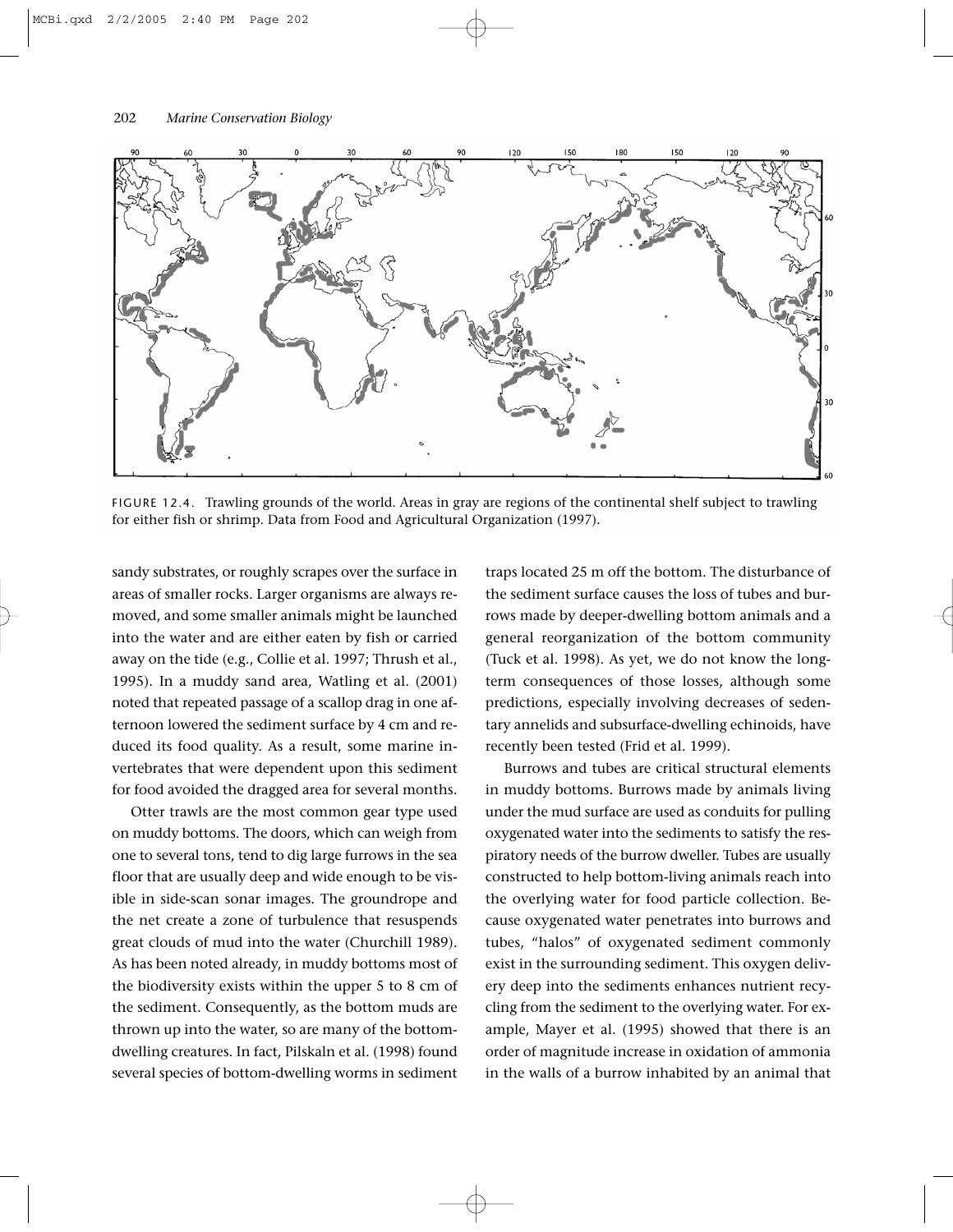pumps water at 25 milliliters per hour or greater. Similarly, a 10-fold increase in oxygen flux across the sediment–water interface occurred in the model of Furukawa et al. (2000) as burrow numbers increased from 700 to 10,000 burrows per  $m<sup>2</sup>$ . Clearly, the geochemical character of marine sediments is related strongly to the presence of invertebrate burrows and tubes. These structures have to be viewed as important three-dimensional features of what is usually termed "featureless" habitat. In fact, Codispoti et al. (2001) noted that some of the deficit in their oceanic fixed nitrogen budget could be due to ecosystem changes caused by human activities, such as bottom trawling.

Sandy bottoms are generally considered to be the safest for trawling. Yet, in the North Sea, where sandy substrates have been trawled for many decades by beam trawls, the majority of species now found in those areas are ones that produce large numbers of young each year (summarized in Lindeboom and de Groot 1998). Brown et al (in press) found that the turbulence created by the net as it was pulled over the bottom was approximately equal to the turbulence resulting from storm waves in the Bering Sea, and was sufficient to resuspend sand particles. They also noted that the turbulence caused by the trawl gear occurred during the summer, when the sand bottom habitat would normally not be disturbed by storm waves. In other areas, such as the northwest Atlantic Ocean, the use of otter trawls on sandy bottoms has resulted in a general flattening of large sand waves that might be used for shelter by very young fish (Auster et al. 1995). Still, sandy bottom areas in northern cold waters continue to produce fishable quantities of flatfish. Other sandy areas that seem to be impacted to a greater degree are the shrimp grounds in tropical waters. These areas support large numbers of epifaunal species, such as sponges, sea whips, and sea fans, most of which are only loosely anchored into the sand. As the trawl passes over these animals, they are either uprooted or damaged from the impact. In general, significant decreases in these species are seen in heavily trawled shrimping grounds (Poiner et al. 1998).

In a few cases, we also know the long-term conse-

quences of using mobile fishing gear in continental shelf environments (Hall 1999). In most instances the ecosystem changes seen are documented only for fishes in the community, but the lessons are clear. In areas as far apart as the Gulf of Thailand, the northwest shelf of Australia, and Georges Bank off the east coast of the United States, the picture has been the same. An area with a diverse fish community is fished heavily with bottom trawl gear. After some years, the original target fish species show sharp declines in abundance and are eventually replaced by some other, previously not-so-common, group of fishes. If the bottom habitat is examined, as it was in Australia, there are clearly visible changes in habitat structure. Of course, such changes can be assumed to be occurring when, during the course of the fishery, bycatch levels are very high to begin with and then suddenly decline. Such was the case for the northwest Australian shelf community (Sainsbury 1987, 1991). Here, the bycatch was initially recorded in the thousands of tons. When the bottom was examined with a camera, untrawled areas were seen to support a virtual forest of epifaunal species, while trawled areas looked like a submerged sand beach. The species of initial interest, emperors (*Lethrinus* spp.) and snappers (*Lutjanus* spp), were feeding on the invertebrates living on the large epifaunal species. As the epifauna was removed, only the less desirable sand-bottom-feeding sea breams (*Nemipterus* spp.) and grinners (*Saurida* spp.) were caught.

Long-term changes have been seen in the infauna as well, although the records are incomplete (e.g., Philippart 1998). In the North Sea, where bottom trawling has been occurring for nearly a century, significant changes have been documented for the mollusks, particularly the bivalves and gastropods (Rumohr and Kujawski 2000). Of the 39 bivalve species examined, 9 (mostly formerly less common, deeperwater species) increased in abundance, 19 decreased in abundance but were still present, and 11 had completely disappeared. Among the 13 gastropods only 3 had decreased in abundance, 1 had disappeared, and the remaining 9 were as abundant or had greatly in-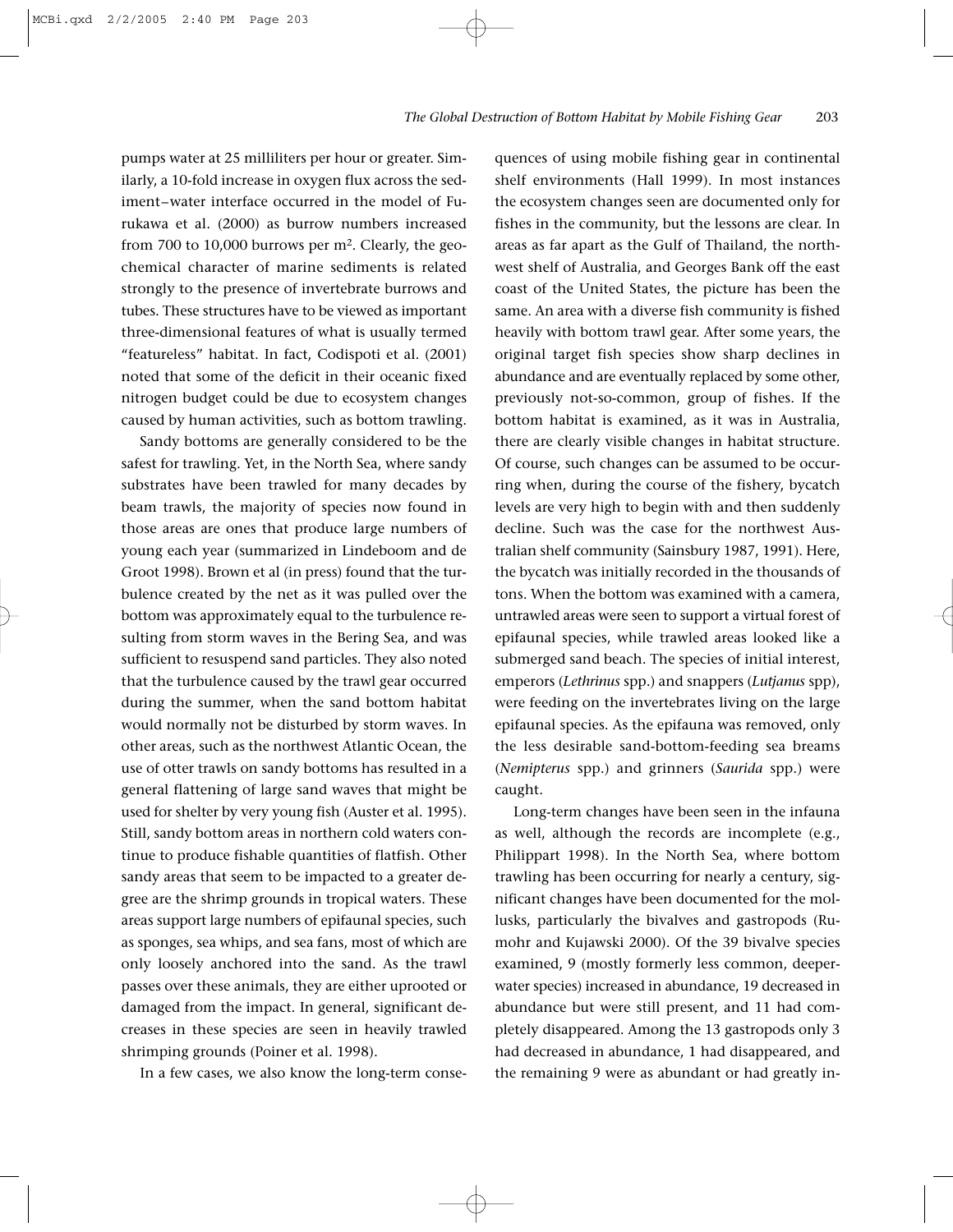creased in numbers. As it turns out, the latter species are all scavengers. In fact, an increase in scavenger abundance is one of the most consistent results of all trawling impact studies conducted in the North Sea region (e.g., Ramsay et al. 1996, 1998). What is unknown, unfortunately, is the long-term fate of the hundreds of smaller, less conspicuous species in areas impacted by trawling. Certainly, decreases in abundance of larger epifaunal species must result in the loss of the smaller species dependent on the larger ones for substratum or food. Unfortunately those kinds of data do not exist, so we must make inferences about species losses from short-term studies, such as that done recently by our group on boulder bottoms in the Gulf of Maine (Pugh 1999).

### **Comparison with Natural Disturbances**

In shallow water, especially, any aspect of physical disturbance that might be attributable to mobile fishing gear has to be studied in relation to potential natural disturbance events (Watling and Norse 1998). For example, storm waves, strong currents, scouring by icebergs, feeding of large mammals (especially whales) or fishes, and mixing of sediment by burrowers can all shape the structure of benthic habitats. Coral reefs that have existed undisturbed for a century or more can be altered by the passage of a hurricane. At high latitudes, the marine benthos at depths as great as 500 m can be scoured by grounding icebergs (Barnes 1999; Conlan et al. 1998). The most severe and large-scale natural disturbances, such as hurricanes or iceberg groundings, recur over very long time intervals while the less severe and smaller-scale disturbances, such as animal burrowing, are frequent and predictable. As a consequence, most species living in the impacted areas have evolved population characteristics that allow them to grow in, or repopulate, disturbed sites. Fishing with mobile fishing gear is both very severe and large scale, but the return interval between disturbance events is often short relative to the life span of most species. Further, mobile fishing gear is often used in areas that have never been subject to such severe physical forces, such as below the storm wave

base, in depositional basins where sediments are settling and would otherwise never be resuspended, or on the continental slopes and upper parts of the deep sea (Bett 2001; Friedlander et al. 1999; Gage 2001; Merrett and Haedrich 1997). This kind of disturbance is a very recent event in the evolutionary history of marine benthic species, and there has been no time for any adaptation to it.

### **Comparison with Disturbances on Land**

The largest equivalent physical disturbance in the terrestrial realm is that of forest clear-cutting. To gain an appreciation of the extent to which the marine benthos is disturbed by trawling, Watling and Norse (1998) compared the impact of mobile fishing gear with forest cutting practices (summarized in Table 12.1). Some key similarities can be seen: both activities

- 1. remove large amounts of biomass from the ecosystem,
- 2. alter the substratum,
- 3. eliminate late-successional species, and
- 4. release large pulses of carbon to the overlying air or water.

There are, however, some key differences:

- 1. Much more area of the sea bottom is impacted by trawling than land is influenced by forest clearcutting  $(1.5 \text{ million km}^2 \text{ vs. } 0.1 \text{ million km}^2)$ .
- 2. The return time of the disturbance is much shorter in the sea than on land (days to years vs. tens to hundreds of years).
- 3. Ownership of the land is both private and public whereas the sea floor has always been considered to be publicly owned.
- 4. There are many scientific studies dealing with forest clear-cutting but relatively few with impacts of mobile fishing gear.
- 5. A legal framework has been developed to deal with logging and forest preservation whereas the concept of limiting activities in the sea is still in its infancy.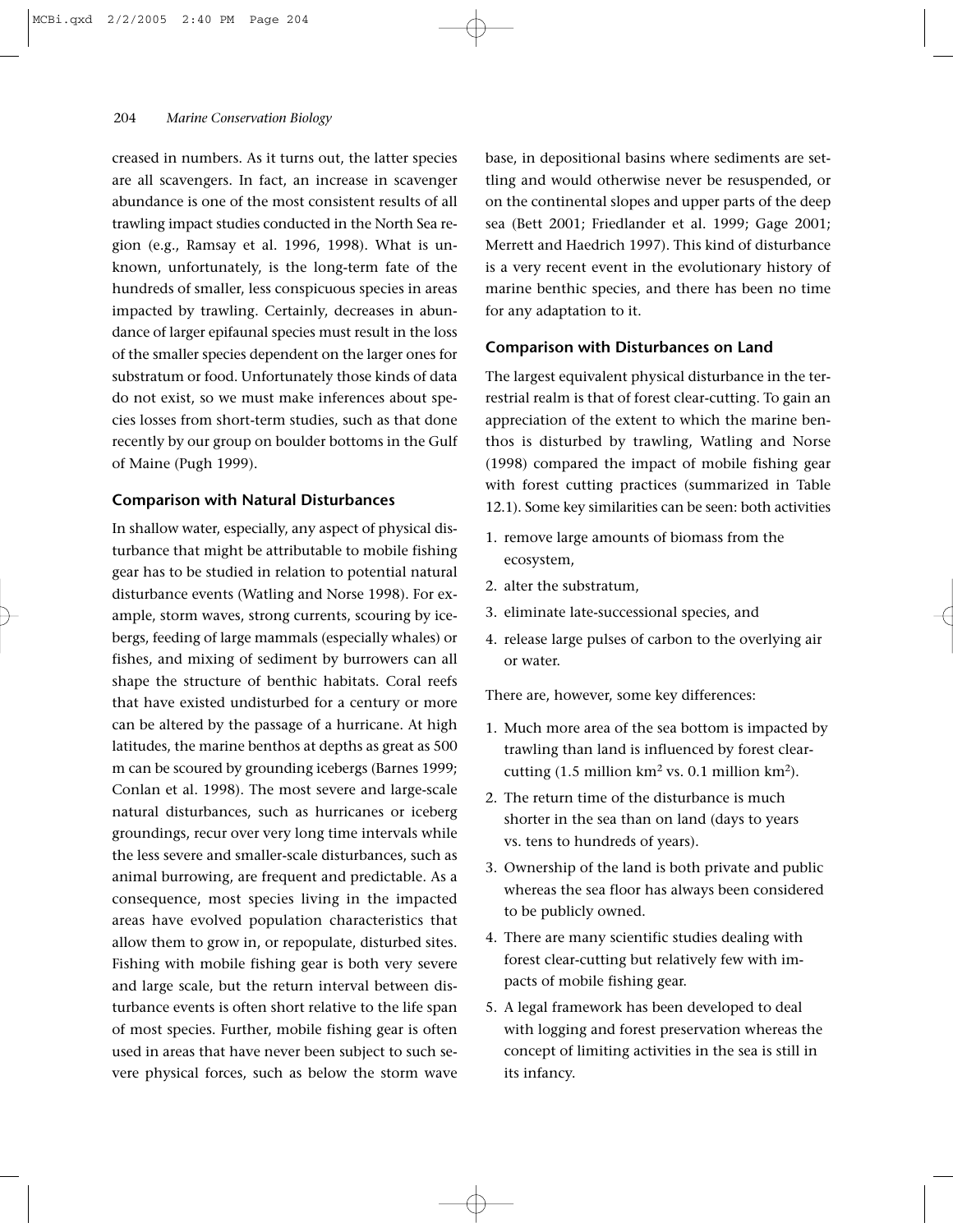|                                                                     | Clear-Cutting                                                                                                                                                       | <b>Bottom Trawling</b>                                                                                                                                   |
|---------------------------------------------------------------------|---------------------------------------------------------------------------------------------------------------------------------------------------------------------|----------------------------------------------------------------------------------------------------------------------------------------------------------|
| <b>Striking Similarities</b>                                        |                                                                                                                                                                     |                                                                                                                                                          |
| Effects on substratum                                               | Exposes soils to erosion and<br>compresses them                                                                                                                     | Overturns, moves, and buries boulders<br>and cobbles, homogenizes sediments,<br>eliminates existing microtopography,<br>leaves long-lasting grooves      |
| Effects on roots or infauna                                         | Stimulates, then eliminates<br>saprotrophs that decay roots                                                                                                         | Crushes and buries some infauna; ex-<br>poses others, thus stimulating scavenger<br>populations                                                          |
| Effects on emergent<br>biogenic structures<br>and structure-formers | Removes or burns snags, down logs,<br>and most structure-forming species<br>aboveground                                                                             | Removes, damages, or displaces most<br>structure-forming species above sediment-<br>water interface                                                      |
| Effects on associated species                                       | Eliminates most late-successional<br>species and encourages pioneer<br>species in early years-decades                                                               | Eliminates most late-successional species<br>and encourages pioneer species in early<br>years-decades                                                    |
| Effects on biogeochemistry                                          | Releases large pulse of carbon to<br>atmosphere by removing and oxidiz-<br>ing accumulated organic material,<br>eliminates nitrogen fixation by<br>arboreal lichens | Releases large pulse of carbon to water<br>column (and atmosphere) by removing<br>and oxidizing accumulated organic<br>material, increases oxygen demand |
| Latitudinal range                                                   | Subpolar to tropical                                                                                                                                                | Subpolar to tropical                                                                                                                                     |
| <b>Key Differences</b>                                              |                                                                                                                                                                     |                                                                                                                                                          |
| Recovery to original<br>structure                                   | Decades to centuries                                                                                                                                                | Years to centuries                                                                                                                                       |
| Typical return time<br>of disturbance                               | $40 - 200$ years                                                                                                                                                    | 40 days-10 years                                                                                                                                         |
| Area covered/yr. globally                                           | ~0.1 million $km^2$ (net forest and<br>woodland loss)                                                                                                               | $\sim$ 14.8 million km <sup>2</sup>                                                                                                                      |
| Ownership of areas                                                  | Private and public                                                                                                                                                  | Public                                                                                                                                                   |
| where it occurs                                                     | Many                                                                                                                                                                | Few (but increasing)                                                                                                                                     |
| Published scientific studies                                        | Substantial                                                                                                                                                         | Very little                                                                                                                                              |
| Public consciousness                                                | Activity increasingly modified to                                                                                                                                   | Activity not allowed in a few areas                                                                                                                      |
| Legal status                                                        | lessen impacts or not allowed in<br>favor of alternative logging methods<br>and preservation                                                                        |                                                                                                                                                          |

 $\rightarrow$ 

# **TABLE 12.1. A Comparison of Forest Clear-Cutting with Bottom Trawling**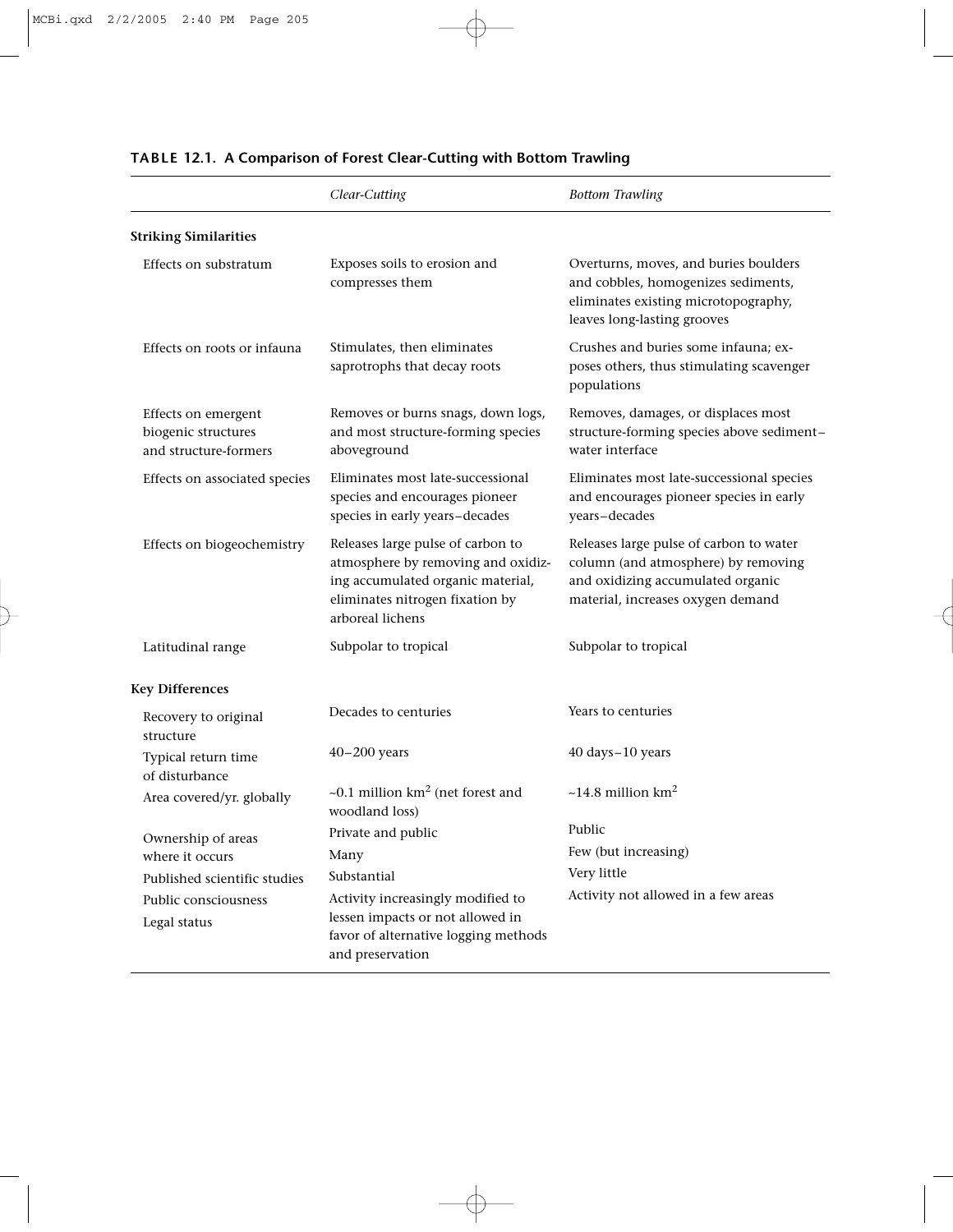The Watling and Norse paper was widely criticized in the fishing industry media by supporters of the use of mobile fishing gear (e.g., Commercial Fisheries News, January 1999, p. 6B). The primary objection was the comparison with clear-cutting; the term itself was said to be inflammatory. These critics have since argued that a better analogy would be the plowing of land and harvesting of crops. Their argument is based on the idea that many areas of the world's ocean have been trawled for decades, if not centuries, and yet fish are still being produced. While this analogy works on one level, it has at least two major problems. First, the species of fishes being produced from some areas of the sea bottom are not the same ones being caught initially. And second, in the course of trawling these bottoms, the habitat has been completely altered, usually by removal of large epibenthos or flattening of the sediment surface, and noncommercial species—a sizeable portion of the sea's biodiversity—has been lost. The analogy of plowing is applicable only if one first considers that most plowed land was long ago altered to produce crops, either by removal of trees or by destruction of natural prairie. Because the sea bottom is not owned by individuals, but by all of us, we should ask public policy makers whether our publicly owned marine areas should be subjected to the same wholesale disturbance and change in species composition, structure, and function that is allowed on privately owned farmlands or whether we should manage marine habitats to maintain the sea's biodiversity.

# **Comparison with Oil Exploration and Production**

Marine conservationists and members of environmental organizations in North America and Europe, especially, can be counted on to raise their voices when governments indicate that additional drilling for oil is needed on their continental shelves. To put the extent of ecosystem alteration due to fishing activities into perspective, it is useful to compare that activity with oil exploration and production (Table 12.2) because the latter is widely recognized as an issue requiring vigilance. Some facts to consider include:

- 1. Both fishing and oil drilling activities occur mainly on the continental shelves, although both are gradually moving into waters more than 1,000 m deep.
- 2. While bottom fishing with mobile gear occurs today on nearly all continental shelves, there are vast areas of the shelf that have no potential to produce oil.
- 3. Numerous studies have shown that the impact of oil drilling, in the absence of a blowout (which is exceedingly rare), is restricted to an area about 1 km in diameter around the drilling rig. In contrast, an equivalent area will be disturbed at least as severely by a fishing vessel towing gear at an average speed of 4 knots in less than 20 minutes. Watling and Norse (1998) estimated that an area equivalent to about half of the continental shelf area of the world is trawled over every year.
- 4. Oil drilling and production activities at one site can last, at most, for several decades, whereas some fishing areas have been trawled repeatedly for a century.
- 5. An oil spill impacts a large area of the sea bottom for about one decade (Dauvin 1998; Dauvin and Gentile 1990); however, because fishing grounds are repeatedly disturbed, there may never be a recovery.
- 6. Public awareness of the issues surrounding oil drilling is very high, public reaction to additional exploration is often highly charged emotionally, and as a result, government regulation is extensive. In contrast, the public generally does not understand how fish are caught, there is little news coverage of gear impact issues outside of coastal fishing communities, and there is only minimal regulation of fishing gear and how it can be used.

Without attempting in any way to minimize the potential impacts of oil exploration and production on coastal and oceanic ecosystems, it needs to be realized that very similar—but larger in scope and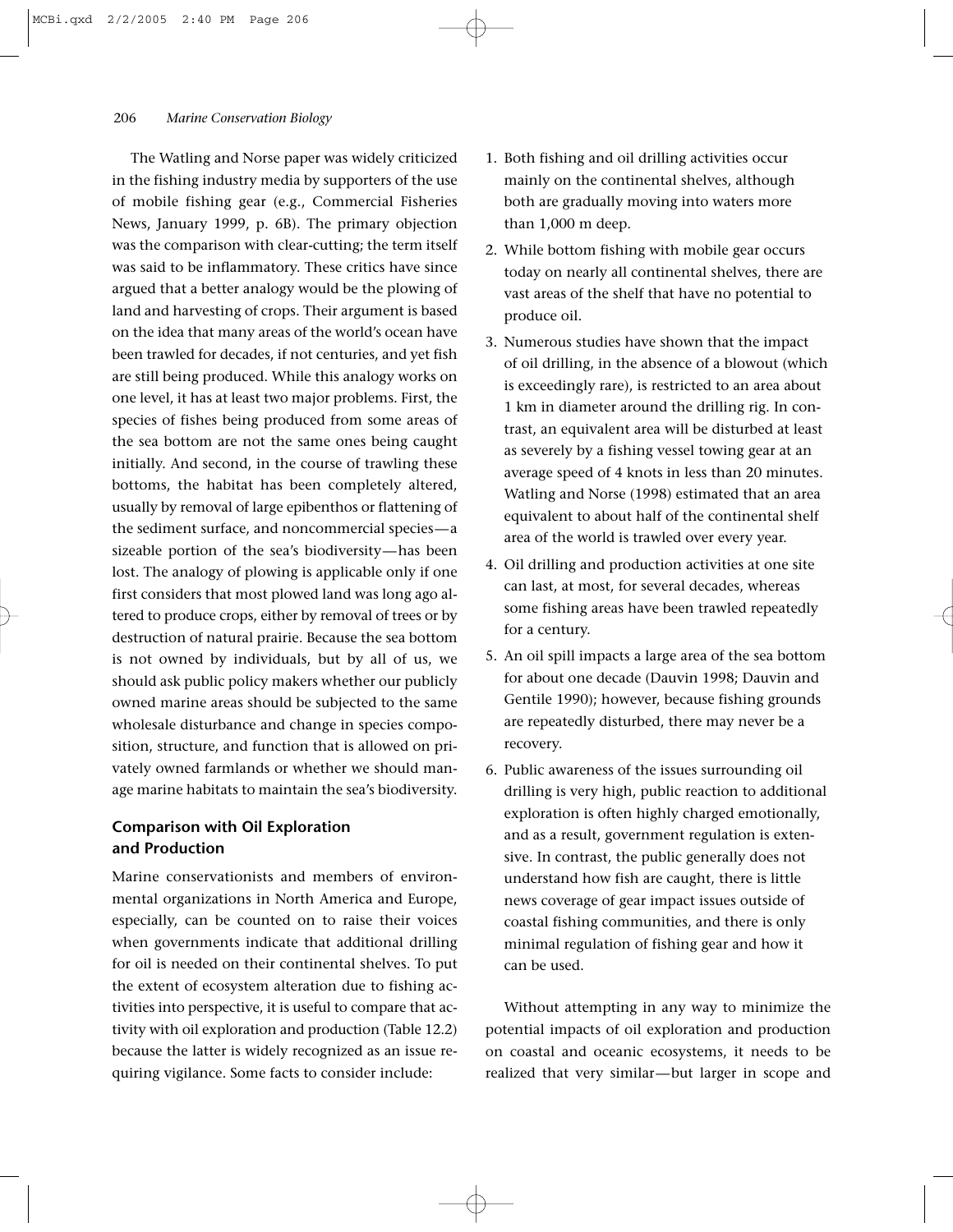|                                  | <b>Bottom Trawling</b>                                                                                 | Oil Exploration                                                          |
|----------------------------------|--------------------------------------------------------------------------------------------------------|--------------------------------------------------------------------------|
| Depth Range                      | Inshore to 2000 m                                                                                      | Inshore to $~1000 \text{ m}$                                             |
| Regions covered                  | Nearly all continental shelves and some slopes                                                         | Concentrated in several specific regions                                 |
| Area of impact                   | Broad, nearly entire bottom where fishing occurs                                                       | Narrow, impact restricted to zones approx<br>1 km around drilling rig    |
| Impact duration                  | Occurs repeatedly over multiple decades                                                                | Occurs continuously over decades                                         |
| Collateral impacts               | Alteration of habitat can impact ecosystem<br>function for unknown (100s of years?)<br>lengths of time | Spills can impact some components of<br>ecosystem for one or two decades |
| Public awareness                 | Low                                                                                                    | Very high                                                                |
| Public reaction to<br>news about | Virtually none                                                                                         | Very strong, emotional                                                   |
| Government regulation            | Almost none                                                                                            | Much                                                                     |

**TABLE 12.2. A Comparison of Habitat Impact due to Bottom Trawling versus Oil Exploration**

longer lasting—impacts on the sea bottom are happening daily all over the globe. Sadly, the concerns voiced readily about oil drilling have not been raised with the same vigor and volume in relation to bottom fishing. So, while we fret about habitat destruction and loss due to oil exploration, habitat is, in fact, being lost due to mobile fishing gear.

## **Conclusions**

Fishery management plans rarely, if ever, include any details about preservation of habitat or biodiversity; indeed, "for many years, fisheries scientists were in denial that ecosystems could be adversely affected by fishing" (T.J. Pitcher in Hall 1999). Notwithstanding the emphasis on fisheries habitat in the revised (1996) Magnuson-Stevens Fishery Conservation and Management Act in the United States, or references to protecting marine biodiversity in the United Nations' Code of Conduct for Responsible Fisheries (Food and Agricultural Organization 1996), marine conservation biologists will need to become advocates for biodiversity and habitat, either through normal management channels, by promoting consumer action (Caddy 1999), or by civil actions, if necessary. Some manage-

ment steps that could be taken immediately, for example, would include taking a precautionary approach to ecosystem effects of fishing (Botsford and Parma, Chapter 22). In this framework, structurally complex habitats would be off-limits to mobile fishing gear unless the use of that gear could be shown to have no significant impact. Understanding the relationship between fishing gear and the benthos could be used to zone the sea bottom for different gear usage (Norse, Chapter 25). Especially valuable areas of biodiversity would be set aside as Marine Wilderness Areas (Brailovskaya 1998) and fished only in the most benign manner possible, if at all.

However, one important consideration is that the sea bottom is truly out of sight to most people, and therefore, not only out of mind but also outside experiential reality. One of the major initiatives of marine conservation biologists should be the development of marine education programs geared toward stimulating interest in marine biodiversity with particular emphasis on the smaller marine creatures. Of course, conservation biologists everywhere need to develop the awareness that they are also "stakeholders" when it comes to marine issues. After all, most marine biologists are avid and often vocal supporters of ter-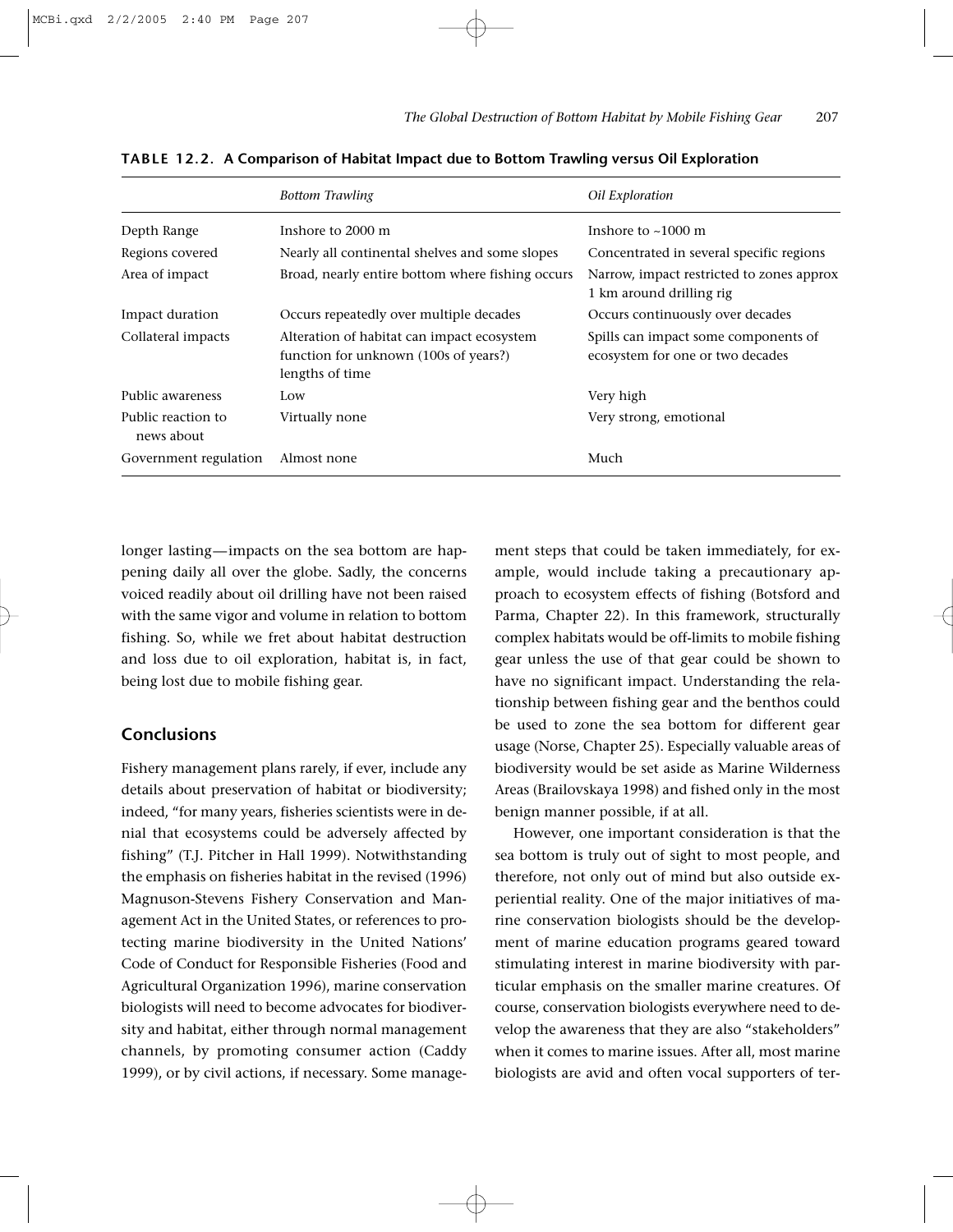restrial conservation issues. It is time that they turn their hearts, their minds, and their sights, to the sea.

### **Acknowledgments**

Many of the ideas in this paper have been developed over the past several years through discussions with my good friend Elliott Norse, my colleagues Peter Auster and Susanna Fuller, my wife and colleague Alison Rieser, and my students Anne Simpson, Pam Sparks, Anneliese Eckhardt Pugh, and Carolyn Skinder. This paper was completed under the generous support of the National Undersea Research Center at the University of Connecticut, the University of Maine–New Hampshire Sea Grant Program, and the Pew Fellows Program.

## **Literature Cited**

- Auster, P.J., R.J. Malatesta, and S.C. LaRosa (1995). Patterns of microhabitat utilization by mobile megafauna on the southern New England (USA) continental shelf and slope. *Marine Ecology Progress Series* 127: 77–85
- Barnes, D.K.A. (1999). The influence of ice on polar nearshore benthos. *Journal of the Marine Biological Association of the United Kingdom* 79: 401–407
- Bett, B.J. (2001). UK Atlantic Margin Environmental Survey: Introduction and overview of bathyal benthic ecology. *Continental Shelf Research* 21: 917–956
- Brailovskaya, T. (1998). Obstacles to protecting marine biodiversity through marine wilderness preservation: Examples from the New England region. *Conservation Biology* 12: 1236–1240
- Brown, E.J., B. Finney, M. Dommisse, and S. Hills (in press). Effects of commercial otter trawling on the physical environment of the southeastern Bering Sea. *Continental Shelf Research*
- Caddy, J.F. (1999). Fisheries management in the twenty-first century: Will new paradigms apply? *Fish Biology and Fisheries* 9: 1–43
- Churchill, J.H. (1989). The effect of commercial trawling on sediment resuspension and transport over

the Middle Atlantic Bight continental shelf. *Continental Shelf Research* 9: 841–864

- Codispoti, L.A., J.A. Brandes, J.P. Christensen, A.H. Devol, S.W.A. Naqvi, H.W. Paerl, and T. Yoshinari (2001). The oceanic fixed nitrogen and nitrous oxide budgets: Moving targets as we enter the anthropocene. *Scientia Marina* 65 (Supplement 2): 85– 105
- Collie, J.S., G.A. Escanero, and P.C. Valentine (1997). Effects of fishing on the benthic megafauna of Georges Bank. *Marine Ecology Progress Series* 155: 159–172
- Commercial Fisheries News (1999). January, p. 6B
- Conlan, K.E., H.S. Lenihan, R.G. Kvitek, and J.S. Oliver (1998). Ice scour disturbance to benthic communities in the Canadian High Arctic. *Marine Ecology Progress Series* 166: 1–16
- Dauvin, J.C. (1998). The fine sand *Abra alba* community of the Bay of Morlaix twenty years after the *Amoco Cadiz* oil spill. *Marine Pollution Bulletin* 36(9): 669–676
- Dauvin, J.C. and F. Gentile. (1990). Conditions of the peracarid populations of subtidal communities in northern Brittany France ten years after the *Amoco Cadiz* oil spill. *Marine Pollution Bulletin* 21(3): 123– 130
- Druffel, E.R.M., S. Griffin, A. Witter, E. Nelson, J. Southon, M. Kashgarian, and J. Vogel (1995). *Gerardia:* Bristlecone pine of the deep sea? *Geochimica et Cosmochimica Acta* 59: 5031–5036
- Food and Agricultural Organization (1996). *Precautionary Approach to Fisheries, Part 1: Guidelines on the Precautionary Approach to Capture Fisheries and Species Introductions.* FAO Fisheries Technical Paper 350/1. UN Food and Agriculture Organization, Rome (Italy)
- Food and Agricultural Organization (1997). Review of the state of world fishery resources: Marine fisheries. FAO Fisheries Circular No. 920, Rome (Italy)
- Frid, C.L.J., R.A. Clark, and J.A. Hall (1999). Long-term changes in the benthos of a heavily fished ground off the northeast coast of England. *Marine Ecology Progress Series* 188: 13–20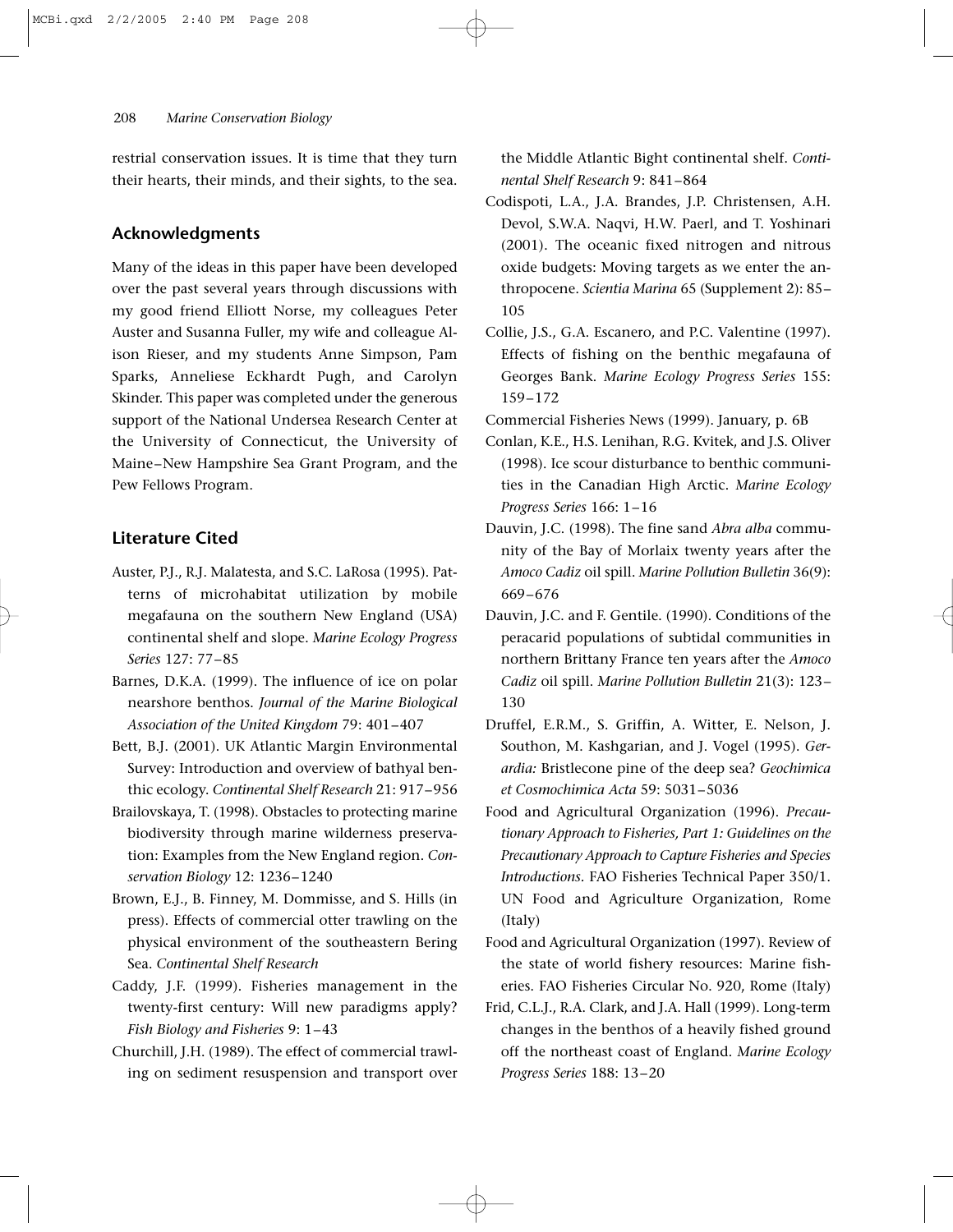- Friedlander, A.M., G.W. Boehlert, M.E. Field, J.E. Mason, J.V. Gardner, and P. Dartnell (1999). Sidescan-sonar mapping of benthic trawl marks on the shelf and slope off Eureka, California. *Fishery Bulletin* 97: 786–801
- Furukawa, Y., S.J. Bentley, A.M. Shiller, D.L. Lavoie, and P. Van Cappellen (2000). The role of biologically enhanced pore water transport in early diagenesis: An example from carbonate sediments in the vicinity of North Key Harbor, Dry Tortugas National Park, Florida. *Journal of Marine Research* 58: 493–522
- Gage, J.D. (2001). Deep sea benthic community and environmental impact assessment at the Atlantic Frontier. *Continental Shelf Research* 21: 957–986
- Giere, O. (1993). *Meiobenthology, the Microscopic Fauna in Aquatic Sediments.* Springer-Verlag, Berlin (Germany)
- Gordon, J.D.M. (2001). Deep water fisheries at the Atlantic Frontier. *Continental Shelf Research* 21: 987– 1003
- Graf, G. (1992). Benthic–pelagic coupling: A benthic view. *Oceanography and Marine Biology, an Annual Review* 30: 149–190
- Hall, S.J. (1999). *The Effects of Fishing on Marine Ecosystems and Communities.* Blackwell Science, Oxford (UK)
- Jennings, S., J. Alvsvag, A.J.R. Cotter, S. Ehrlich, S.P.R. Greenstreet, A. Jarre-Teichmann, N. Mergardt, A.D. Rijnsdorp, and O. Smedstad (1999). Fishing effects in northeast Atlantic shelf seas: Patterns in fishing effort, diversity and community structure, III: International trawling effort in the North Sea: An analysis of spatial and temporal trends. *Fisheries Research* 40: 125–134
- Jensen, A. and R. Frederiksen (1992). The fauna associated with the bank-forming deepwater coral *Lophelia pertusa* (Scleratinaria) on the Faroe shelf. *Sarsia* 77: 53–69
- Koslow J.A. (1997). Seamounts and the ecology of deep-sea fisheries. *American Scientist* 85: 168–176
- Koslow, J.A., K. Gowlett-Holmes, J.K. Lowry, T. O'Hara, G.C.B. Poore, and A. Williams (2001). Seamount

benthic macrofauna off southern Tasmania: Community structure and impacts of trawling. *Marine Ecology Progress Series* 213: 111–125

- Kristensen, E. (2000). Organic matter diagenesis at the oxic/anoxic interface in coastal marine sediments, with emphasis on the role of burrowing animals. *Hydrobiologia* 426: 1–24
- Lindeboom, H.J. and S.J. de Groot, eds. (1998). *IM-PACT-II: The Effects of Different Types of Fisheries on North Sea and Irish Sea Benthic Ecosystems.* Netherlands Institute for Sea Research (NIOZ), Texel (the Netherlands)
- Mayer, M.S., L. Schaffner, and W.M. Kemp (1995). Nitrification potentials of benthic macrofaunal tubes and burrow walls: Effects of sediment  $NH_4^+$  and animal irrigation behavior. *Marine Ecology Progress Series* 121: 157–169
- McKerrow, W.S., ed. (1978) *The Ecology of Fossils, An Illustrated Guide.* MIT Press, Cambridge, Massachusetts (USA)
- Merrett, N.R. and R.L. Haedrich (1997). *Deep-Sea Demersal Fish and Fisheries.* Chapman and Hall, London (UK)
- Philippart, C.J.M. (1998). Long-term impacts of bottom fisheries on several by-catch species of demersal fish and benthic invertebrates. *ICES Journal of Marine Science* 55: 342–352
- Pilskaln, C.H., J.H. Churchill, and L.M. Mayer (1998). Resuspension of sediment by bottom trawling in the Gulf of Maine and potential geochemical consequences. *Conservation Biology* 12: 1223–1229
- Poiner, I., J. Glaister, R. Pitcher, C. Burridge, T. Wassenberg, N. Gribble, B. Hill, S. Blaber, D. Milton, D.B., and N. Ellis (1998). *Final Report on Effects of Trawling in the Far Northern Section of the Great Barrier Reef: 1991–1996.* CSIRO Division of Marine Research, Cleveland (Australia)
- Pugh, A.E. (1999). *A Comparison of Boulder Bottom Community Biodiversity in the Gulf of Maine: Implications for Trawling Impact.* M.S. thesis, University of Maine, Orono, Maine (USA)
- Ramsay, K., M.J. Kaiser, and R.N. Hughes (1996). Changes in hermit crab feeding patterns in re-